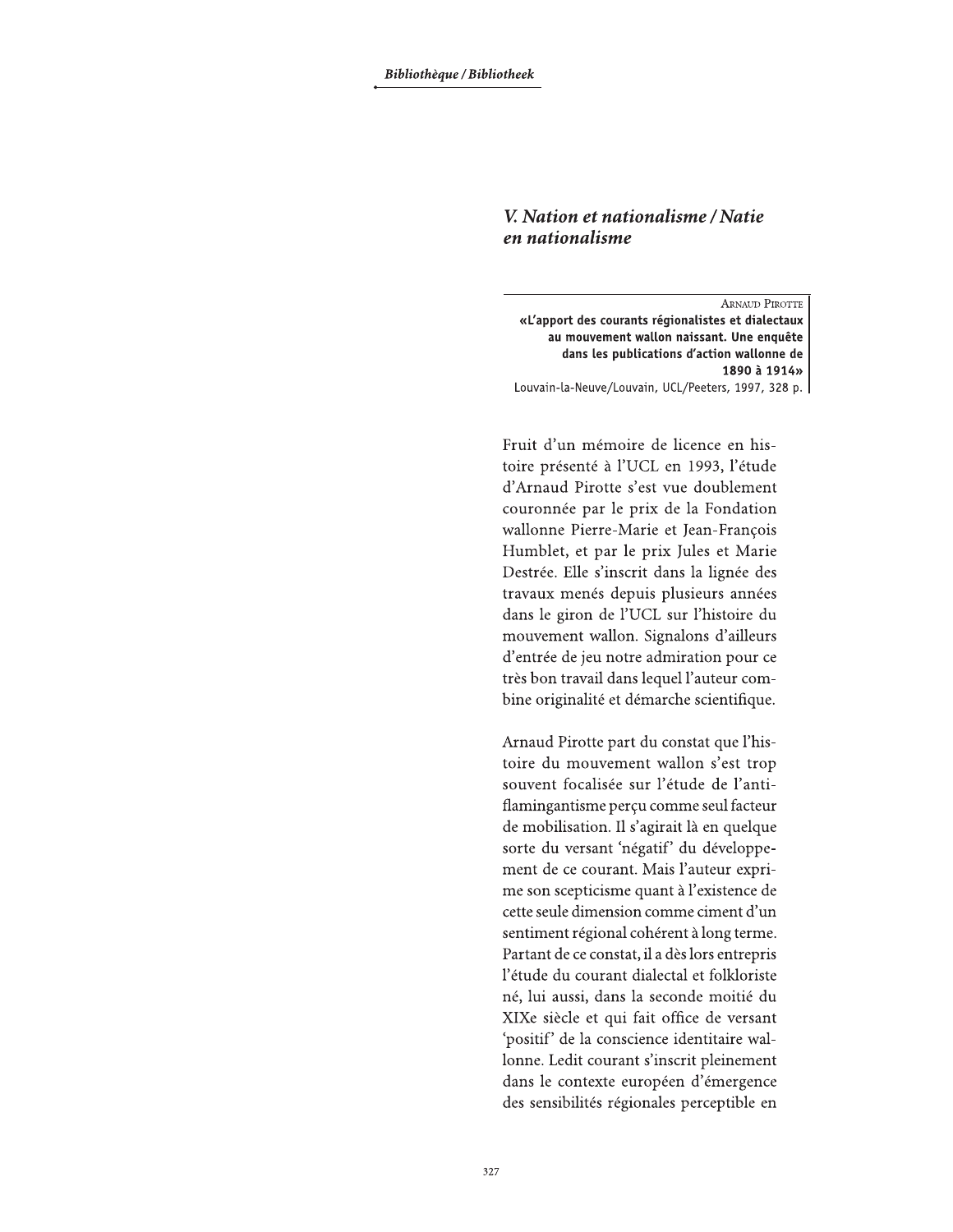Flandre, en Bretagne, en Occitanie par exemple. Mais antiflamingantisme et fibre régionaliste ne constituent nullement deux aspects distincts que rien n'unirait. Les militants qui s'intéressent à la promotion du courant régionaliste sont également en partie ceux qui dénoncent les menaces de l'émergence du mouvement flamand. C'est d'ailleurs ce qui rend cette approche intéressante : en quels termes l'interaction entre ces deux aspects s'exprime-t-elle ? Comment l'affirmation identitaire a-t-elle pu nourrir le militantisme plus politique ? Il est d'ailleurs frappant de constater que cette approche plus culturelle compte de nombreux défenseurs parmi les Wallons de Bruxelles qui sont les militants les plus en pointe lorsqu'il s'agit de combattre le mouvement flamand.

Sur le plan chronologique, l'étude porte sur la période 1890-1914, deux dates choisies en raison de leur dimension historique. C'est en effet en 1890 que se déroule le premier congrès wallon. L'année 1914 marque, quant à elle, la fin d'une époque et constitue une rupture nette pour le mouvement wallon : l'entrée en guerre d'abord et l'évolution d'une partie du mouvement flamand ensuite l'entraînent à reconsidérer ses positions antérieures en matière de fédéralisme et de séparation administrative.

Arnaud Pirotte s'est donc imprégné de la lecture de la presse d'action wallonne, c'est-à-dire de "journaux et de revues dont l'objectif premier est de porter les revendications wallonnes dans tous les domaines : politiques, matériels ou culturels". Sur base de ce critère, vingt-deux publications ont été systématiquement analysées. Instrument précieux, l'ouvrage contient égale-

ment une bonne quarantaine de pages reprenant les données techniques des revues et périodiques considérés et notamment leurs lieux de conservation, un aspect essentiel lorsque l'on sait la dispersion des collections de cette époque. Regrettons tout de même - mais peut-être la recherche n'était-elle pas possible - que le répertoire ne fournisse aucun renseignement relatif au tirage des revues en question même si cette donnée n'est pas la seule à prendre en considération pour en connaître le rayonnement. Il nous parait en effet très intéressant de tenter de mesurer l'importance du public touché par ces périodiques. Dans la foulée, et cela nous mène au coeur du militantisme wallon, quel est le profil sociologique des lecteurs ?

L'auteur s'intéresse ensuite à différents éléments constitutifs d'une identité : la ou les langue(s), le patrimoine, l'histoire ou encore les paysages. Nous plongeant dans les premières décennies du mouvement, il passe en revue les multiples questionnements d'un mouvement balbutiant. Ainsi, lorsqu'il traite du patrimoine dans ses dimensions spatiales, il rencontre les interrogations des militants partagés entre leur attachement à la Belgique francophone - qui subit ses premiers assauts -, à une Wallonie qui se construit par delà les diversités dialectales ou encore, pour certains, à la 'petite patrie' sous-régionale. Les dimensions linguistiques du combat wallon empruntent dans cet ouvrage des sentiers encore trop souvent négligés. Comment ces premiers militants envisageaient-ils la place respective du français et des dialectes wallons ? Il est clair que le mouvement wallon dans son immense majorité ne s'est jamais présenté comme un mouvement de défense de la langue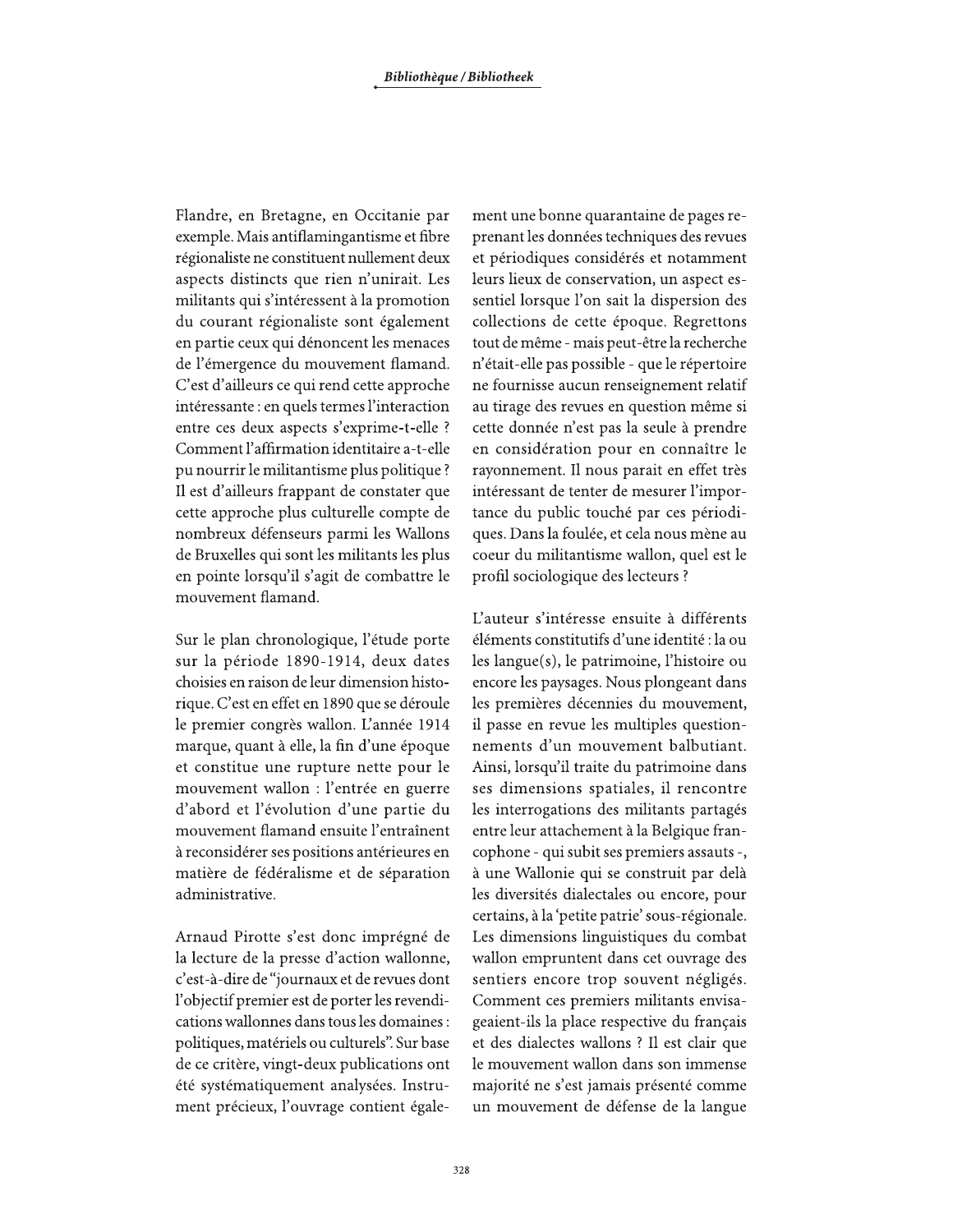wallonne. Le français a toujours été la langue de son combat même si de temps à autre certains journaux prennent position en wallon. Arnaud Pirotte s'intéresse à la promotion du wallon comme instrument du combat identitaire, mais aussi dans ses dimensions antiflamandes. Certains militants estimaient en effet que le 'flamand' et le 'wallon' (certes ni l'un ni l'autre ne recouvrent des réalités linguistiquement homogènes mais on a recours au singulier pour accroître la dimension mobilisatrice de l'argument) devaient se voir accorder une place identique et que l'accès aux fonctions publiques en Wallonie devait être réservé à des bilingues... françaiswallon. Il est un aspect d'ailleurs trop négligé de l'historiographie, c'est celui de la réalité linguistique d'une Wallonie où, en cette fin du XIXe siècle, les parlers wallons demeurent une large réalité à la fois dans le monde ouvrier et paysan, réalité que ne vient troubler que l'école, l'armée ou l'Eglise. L'auteur aborde d'ailleurs la question du statut du wallon. Quelle place entendait-on lui réserver à côté du français dont la suprématie n'est nullement menacée ? A l'évidence, langue française et dialectes wallons occupent des registres spécifiques et complémentaires.

La période étudiée ici recèle déjà tous les thèmes majeurs du combat wallon. Ainsi l'auteur s'intéresse largement aux aspects culturels au sein desquels la préoccupation historique est essentielle. A travers les congrès - dont celui de 1905 - mais aussi les musées et la (re)découverte des artistes wallons transparaît la volonté de donner au passé wallon une place de choix qu'il n'a pas dans l'historiographie dominante de l'époque, alors largement influencée par Godefroid Kurth et surtout Henri Pirenne. La presse d'action wallonne sert véritablement de relais à ces sensibilisations à la richesse du terroir.

Fruit d'un mémoire de licence, l'ouvrage d'Arnaud Pirotte ne pouvait traiter de tous les aspects ni de tous les enjeux portés par ce courant dialectal. Il ne s'agit point ici de dénoncer telle ou telle lacune mais bien d'encourager l'auteur à poursuivre dans cette voie. Ainsi plusieurs thèmes me paraissent mériter de plus amples développements. Nous avons souligné l'existence d'une Wallonie dialectale. Celle-ci demeure une réalité d'autant plus présente que l'instruction obligatoire ne sera promulguée qu'en 1914 et appliquée réellement qu'en 1919. Pour en percevoir toutes les facettes, une étude approfondie portant à la fois sur les différences villecampagne mais aussi sur les différences sous-régionales pourrait être riche d'enseignements. Y a-t-il, par exemple, une corrélation entre la persistance des parlers wallons et l'émergence d'un courant plus politique ? Qu'en est-il de la situation à Bruxelles où de nombreux cercles régionaux wallons voient le jour avant la Première Guerre mondiale et où la volonté de conserver des liens avec la ville ou la région d'origine est une réalité incontournable ? Le courant régionaliste s'exprime-t-il différemment à Bruxelles, lieu de parution d'au moins huit des vingt-deux revues analysées ? Le sentiment régionaliste ne s'exprime bien sûr pas exclusivement par le canal de la presse d'action wallonne. Il serait dès lors intéressant de suivre le cheminement de ce sentiment à travers le théâtre et la littérature dialectales mais aussi par le biais de la presse dialectale stricto sensu explicitement exclue de cette étude. Ces recherches mériteraient égale